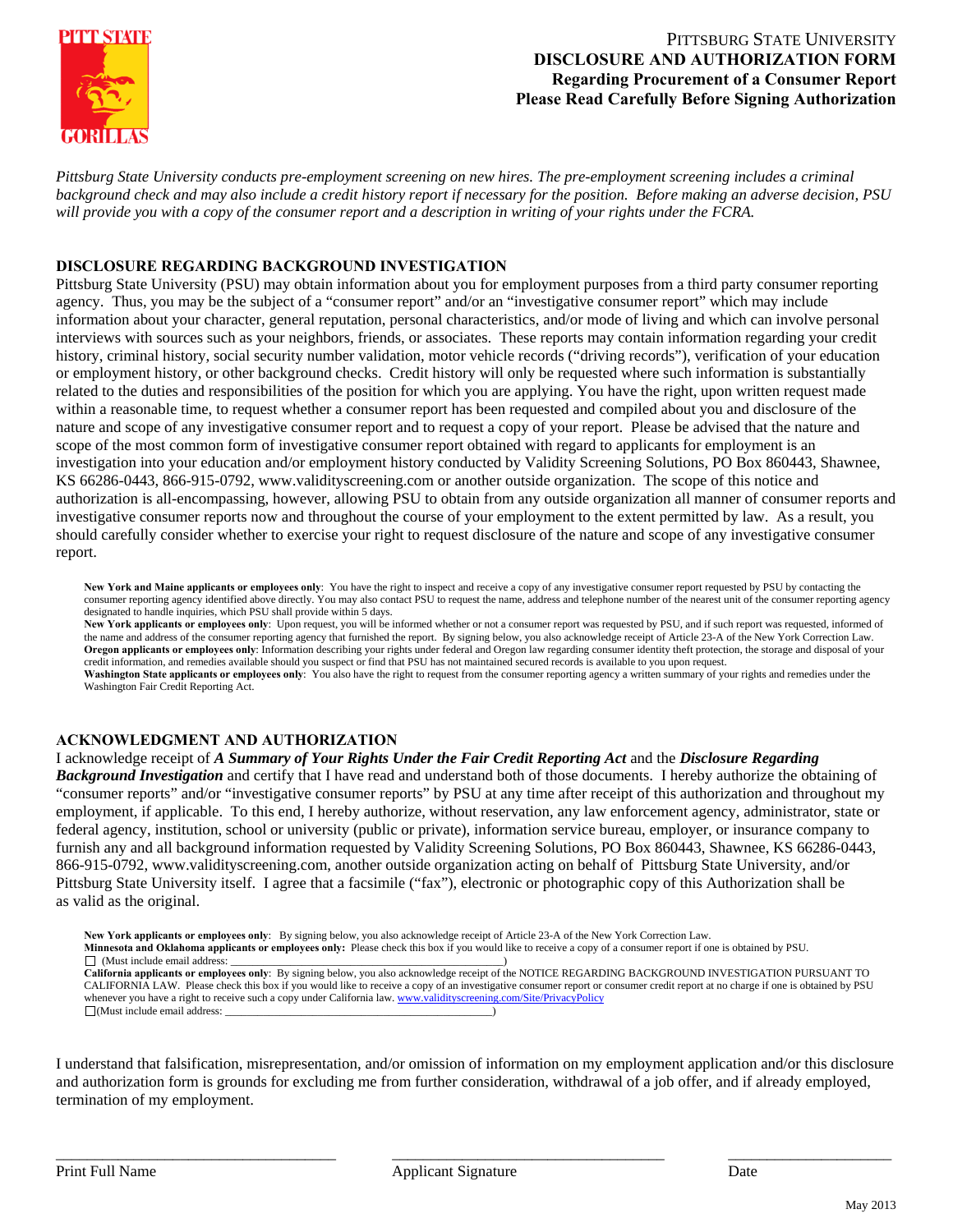### PITTSBURG STATE UNIVERSITY **DISCLOSURE AND AUTHORIZATION FORM**

*Please type or print clearly. Keep the last four pages: A Summary of Your Rights, Table of Federal Enforcers, Remedying the Effects of Identity Theft, and Disclosure Regarding Background Investigation.* 

|  |  | Social Security Number* ________ - _______ Date of Birth* ____(Month) ____(Day) ______(Year)               |  |  |  |
|--|--|------------------------------------------------------------------------------------------------------------|--|--|--|
|  |  |                                                                                                            |  |  |  |
|  |  |                                                                                                            |  |  |  |
|  |  |                                                                                                            |  |  |  |
|  |  |                                                                                                            |  |  |  |
|  |  | Are you currently employed in a benefits-eligible position at another Kansas Board of Regents Institution? |  |  |  |

**Tes** No If yes, where

\*This information will be used for background screening purposes only and will not be used as hiring criteria.

*The information requested above is used to assist in the completion of a background investigation. The information will be maintained in a limited access file, detached from your application. The information will be used for the sole purpose of identification when conducting a background investigation.* 

**Prospective University Support Staff: Return this completed form to Human Resource Services, Room 204 Russ Hall, or fax to 620-235-6002. Contact 620-235-4191 if you have any questions.** 

**All other prospective Employees: Return this completed form to the Equal Opportunity Office, Room 218 Russ Hall or fax to 620-235-4190. Contact 620-235-4185 if you have any questions.** 

### **DEPARTMENT USE ONLY**

| <b>Department Name:</b>       | <b>Position:</b>               |                                |  |  |
|-------------------------------|--------------------------------|--------------------------------|--|--|
| <b>HRS/EO USE ONLY</b>        |                                |                                |  |  |
| F<br><b>Criminal Check</b>    | iduciary Check<br><b>Se</b>    | x Offender Registry Only       |  |  |
| Date sent:                    | Date sent:                     | Date completed:                |  |  |
| Date received back:           | Date received back:            |                                |  |  |
| <b>Results</b>                | <b>Results</b>                 | <b>Results</b>                 |  |  |
| $\Box$ Clear                  | $\Box$ Clear                   | $\Box$ Clear                   |  |  |
| <b>Hold-Committee Meeting</b> | $\Box$ Hold- Committee Meeting | $\Box$ Hold- Committee Meeting |  |  |
| <b>Pre-Ad Notice Date:</b>    | Pre-Ad Notice Date:            | <b>Pre-Ad Notice Date:</b>     |  |  |
| $\Box$ Hire                   | $\Box$ Hire                    | $\Box$ Hire                    |  |  |
| $\Box$ Not Hire               | $\Box$ Not Hire                | $\Box$ Not Hire                |  |  |
| Ad Notice Date:               | Ad Notice Date: _____________  | Ad Notice Date:                |  |  |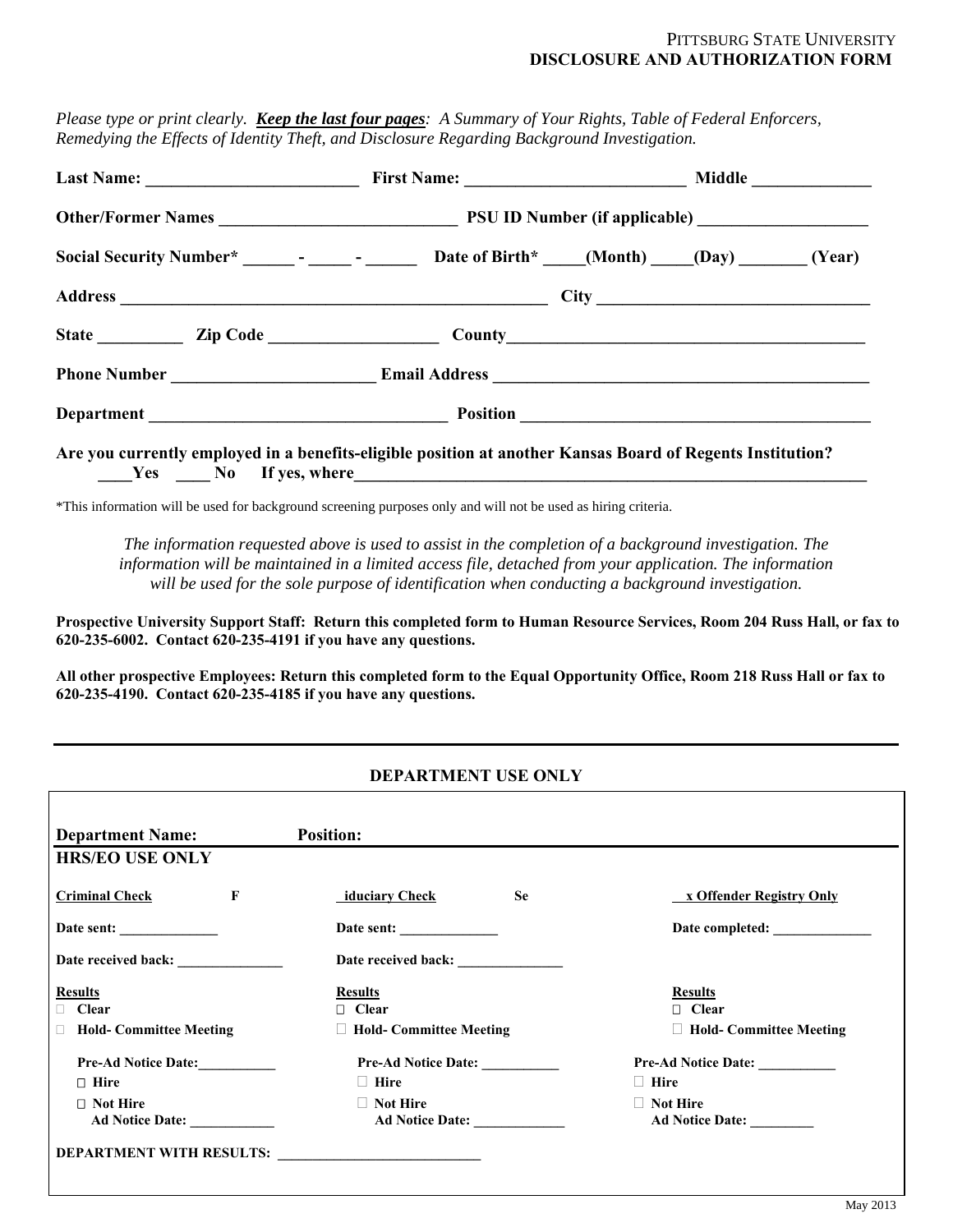## *Para informacion en espanol, visite www.consumerfianace.gov/learnmore o escribe a la Consumer Financial Protection Bureau, 1700 G Street N.W., Washington, D.C. 20006.*

# **A Summary of Your Rights Under the Fair Credit Reporting Act**

The federal Fair Credit Reporting Act (FCRA) promotes the accuracy, fairness, and privacy of information in the files of consumer reporting agencies. There are many types of consumer reporting agencies, including credit bureaus and specialty agencies (such as agencies that sell information about check writing histories, medical records, and rental history records). Here is a summary of your major rights under the FCRA. **For more information, including information about additional rights, go to www.consumerfinance.gov/learnmore or write to: Consumer Financial Protection Bureau, 1700 G Street N.W., Washington, D.C. 20006.** 

- **You must be told if information in your file has been used against you.** Anyone who uses a credit report or another type of consumer report to deny your application for credit, insurance, or employment – or to take another adverse action against you – must tell you, and must give you the name, address, and phone number of the agency that provided the information.
- **You have the right to know what is in your file.** You may request and obtain all the information about you in the files of a consumer reporting agency (your "file disclosure"). You will be required to provide proper identification, which may include your Social Security number. In many cases, the disclosure will be free. You are entitled to a free file disclosure if:
	- a person has taken adverse action against you because of information in your credit report;
	- you are the victim of identify theft and place a fraud alert in your file;
	- your file contains inaccurate information as a result of fraud;
	- vou are on public assistance;
	- vou are unemployed but expect to apply for employment within 60 days.

In addition, all consumers are entitled to one free disclosure every 12 months upon request from each nationwide credit bureau and from nationwide specialty consumer reporting agencies. See www.consumerfinance.gov/learnmore for additional information.

- **You have the right to ask for a credit score.** Credit scores are numerical summaries of your credit-worthiness based on information from credit bureaus. You may request a credit score from consumer reporting agencies that create scores or distribute scores used in residential real property loans, but you will have to pay for it. In some mortgage transactions, you will receive credit score information for free from the mortgage lender.
- **You have the right to dispute incomplete or inaccurate information.** If you identify information in your file that is incomplete or inaccurate, and report it to the consumer reporting agency, the agency must investigate unless your dispute is frivolous. See www.consumerfinance.gov/learnmore for an explanation of dispute procedures.
- **Consumer reporting agencies must correct or delete inaccurate, incomplete, or unverifiable information.**  Inaccurate, incomplete or unverifiable information must be removed or corrected, usually within 30 days. However, a consumer reporting agency may continue to report information it has verified as accurate.
- **Consumer reporting agencies may not report outdated negative information.** In most cases, a consumer reporting agency may not report negative information that is more than seven years old, or bankruptcies that are more than 10 years old.
- **Access to your file is limited.** A consumer reporting agency may provide information about you only to people with a valid need -- usually to consider an application with a creditor, insurer, employer, landlord, or other business. The FCRA specifies those with a valid need for access.
- **You must give your consent for reports to be provided to employers.** A consumer reporting agency may not give out information about you to your employer, or a potential employer, without your written consent given to the employer. Written consent generally is not required in the trucking industry. For more information, go to www.consumerfianace.gov/learnmore.
- **You may limit "prescreened" offers of credit and insurance you get based on information in your credit report.** Unsolicited "prescreened" offers for credit and insurance must include a toll-free phone number you can call if you choose to remove your name and address from the lists these offers are based on. You may opt-out with the nationwide credit bureaus at 1-888-567-8688.
- **You may seek damages from violators.** If a consumer reporting agency, or, in some cases, a user of consumer reports or a furnisher of information to a consumer reporting agency violates the FCRA, you may be able to sue in state or federal court.
- **Identity theft victims and active duty military personnel have additional rights.** For more information, visit www.consumerfianace.gov/learnmore.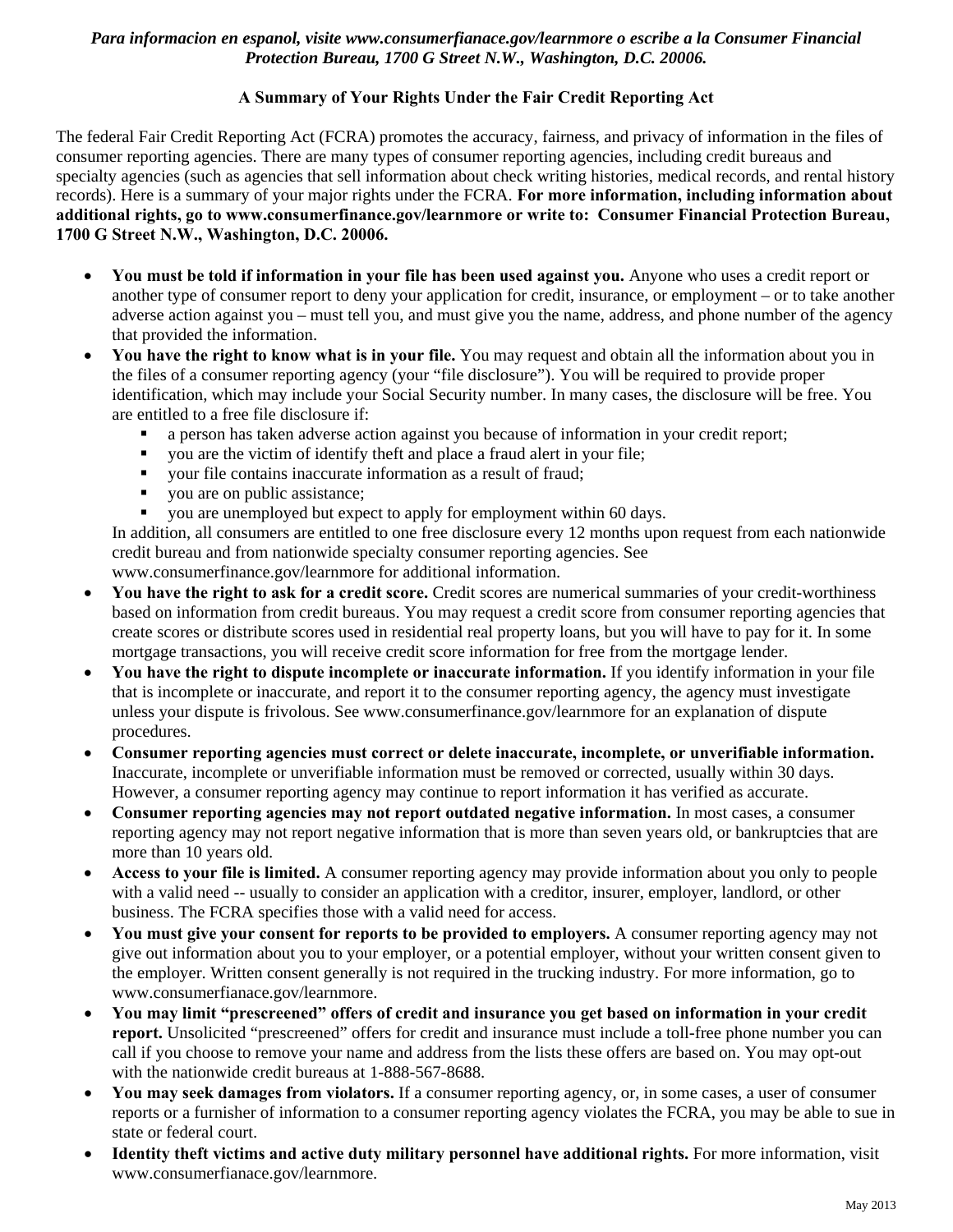**States may enforce the FCRA, and many states have their own consumer reporting laws. In some cases, you may have more rights under state law. For more information, contact your state or local consumer protection agency or your state Attorney General. Federal enforcers are:** 

| <b>TYPE OF BUSINESS</b>                                                                                                                                                                                                                                                                                                          | <b>CONTACT</b>                                                                                                                                                                                                                             |  |
|----------------------------------------------------------------------------------------------------------------------------------------------------------------------------------------------------------------------------------------------------------------------------------------------------------------------------------|--------------------------------------------------------------------------------------------------------------------------------------------------------------------------------------------------------------------------------------------|--|
| 1.a. Banks, savings associations, and credit unions with total<br>assets of over \$10 billion and their affiliates.                                                                                                                                                                                                              | a. Consumer Financial Protection Bureau<br>1700 G Street N.W.<br>Washington, DC 20006                                                                                                                                                      |  |
| b. Such affiliates that are not banks, savings associations,<br>or credit unions also should list, in addition to the CFPB.                                                                                                                                                                                                      | b. Federal Trade Commission: Consumer Response Center -<br>FCRA, Washington, DC 20580<br>$(877)$ 382-4357                                                                                                                                  |  |
| 2. To the extend not included in item 1 above:                                                                                                                                                                                                                                                                                   |                                                                                                                                                                                                                                            |  |
| National banks, federal savings associations, and federal<br>a.<br>branches and federal agencies of foreign banks                                                                                                                                                                                                                | a. Office of the Comptroller of the Currency<br><b>Customer Assistance Group</b><br>1301 McKinney Street, Suite 3450<br>Houston, TX 77010-9050                                                                                             |  |
| State member banks, branches and agencies of foreign<br>b.<br>banks (other than federal branches, federal agencies, and<br>Insured State Branches of Foreign Banks), commercial<br>lending companies owned or controlled by foreign<br>banks, and organizations operating under section 25 or<br>25A of the Federal Reserve Act. | b.Federal Reserve Consumer Help Center<br>P.O. Box 1200<br>Minneapolis, MN 55480                                                                                                                                                           |  |
| Nonmember Insured Banks, Insured State Branches of<br>c.<br>Foreign Banks, and insured state savings associations                                                                                                                                                                                                                | c.FDIC Consumer Response Center<br>1100 Walnut Street, Box #11<br>Kansas City, MO 64106                                                                                                                                                    |  |
| <b>Federal Credit Unions</b><br>d.                                                                                                                                                                                                                                                                                               | d.National Credit Union Administration<br>Office of Consumer Protection (OCP)<br>Division of Consumer Compliance and Outreach (DCCO)<br>1775 Duke Street, Alexandria, VA 22314                                                             |  |
| 3. Air carriers                                                                                                                                                                                                                                                                                                                  | Asst. General Counsel for Aviation Enforcement & Proceedings<br><b>Aviation Consumer Protection Division</b><br>Department of Transportation<br>1200 New Jersey Avenue, S.E.<br>Washington, DC 20590                                       |  |
| 4. Creditors Subject to Surface Transportation Board                                                                                                                                                                                                                                                                             | Office of Proceedings, Surface Transportation Board<br>Department of Transportation<br>395 E Street, S.W.<br>Washington, DC 20423                                                                                                          |  |
| 5. Creditors Subject to Packers and Stockyards Act. 1921<br>6. Small Business Investment Companies                                                                                                                                                                                                                               | Nearest Packers and Stockyards Administration area Supervisor<br>Associate Deputy Administrator for Capital Access<br>United States Small Business Administration<br>406 Third Street, S.W., 8 <sup>th</sup> Floor<br>Washington, DC 20416 |  |
| 7. Brokers and Dealers                                                                                                                                                                                                                                                                                                           | Securities and Exchange Commission<br>100 F Street, N.E.<br>Washington, DC 20549                                                                                                                                                           |  |
| 8. Federal Land Banks, Federal Land Bank Associations, Federal<br>Intermediate Credit Banks, and Production Credit Associations                                                                                                                                                                                                  | Farm Credit Administration<br>1501 Farm Credit Drive<br>McLean, VA 22102-5090                                                                                                                                                              |  |
| 9. Retailers, Finance Companies, and All Other Creditors Not<br><b>Listed Above</b>                                                                                                                                                                                                                                              | FTC Regional Office for region in which the creditor operates or<br>Federal Trade Commission: Consumer Response Center - FCRA<br>Washington, DC 20580<br>$(877)$ 382-4357                                                                  |  |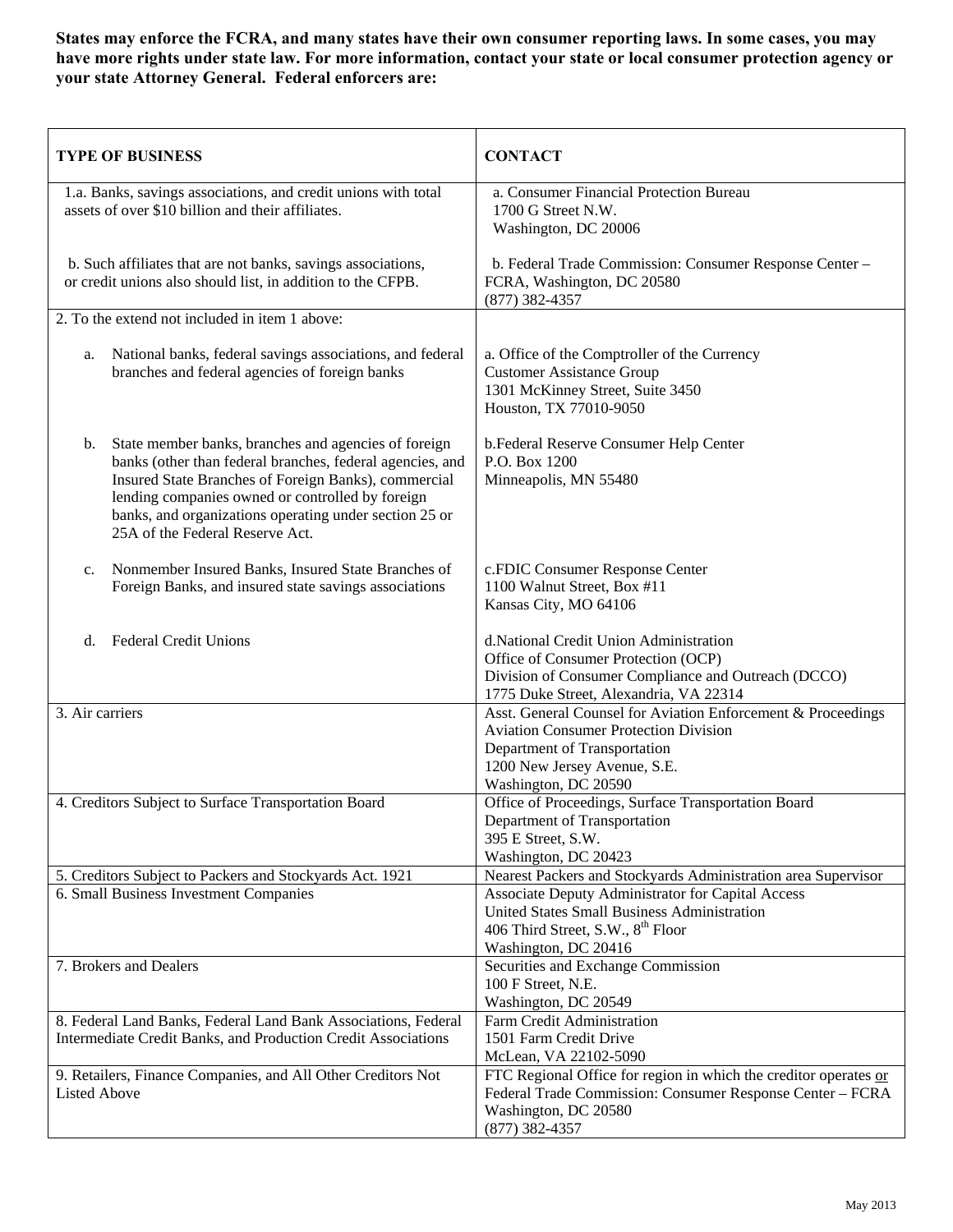# *Para información en español, visite www.consumerfinance.gov/learnmore o escribe a la Consumer Financial Protection Bureau, 1700 G Street N.W., Washington, DC 20552.*

# **Remedying the Effects of Identity Theft**

You are receiving this information because you have notified a consumer reporting agency that you believe you are a victim of identity theft. Identity theft occurs when someone uses your name, Social Security number, date of birth, or other identifying information, without authority, to commit fraud. For example, someone may have committed identity theft by using your personal information to open a credit card account or get a loan in your name. **For more information, visit www.consumerfinance.gov/learnmore or write to: Consumer Financial Protection Bureau, 1700 G Street N.W., Washington, DC 20552.** 

The Fair Credit Reporting Act (FCRA) gives you specific rights when you are, or believe that you are, the victim of identity theft. Here is a brief summary of the rights designed to help you recover from identity theft.

- 1. You have the right to ask that nationwide consumer reporting agencies place "fraud alerts" in your file to let potential creditors and others know that you may be a victim of identity theft. A fraud alert can make it more difficult for someone to get credit in your name because it tells creditors to follow certain procedures to protect you. It also may delay your ability to obtain credit. You may place a fraud alert in your file by calling just one of the three nationwide consumer reporting agencies. As soon as that agency processes your fraud alert, it will notify the other two, which then also must place fraud alerts in your file.
	- Equifax: 1.888.766.0008; www.equifax.com
	- Experian: 1.888.397.3742; www.experian.com
	- TransUnion: 1.800.680.7289; www.transunion.com

An initial fraud alert stays in your file for at least 90 days. An extended alert stays in your file for seven years. To place either of these alerts, a consumer reporting agency will require you to provide appropriate proof of your identity, which may include your Social Security number. If you ask for an extended alert, you will have to provide an identity theft report. An identity theft report includes a copy of a report you have filed with a federal, state, or local law enforcement agency, and additional information a consumer reporting agency may require you to submit. For more detailed information about the identify theft report, visit www.consumerfinance.gov/learnmore.

- 2. You have the right to free copies of the information in your file (your "file disclosure"). An initial fraud alert entitles you to a copy of all the information in your file at each of the three nationwide agencies, and an extended alert entitles you to two free file disclosures in a 12-month period following the placing of the alert. These additional disclosures may help you detect signs of fraud, for example, whether fraudulent accounts have been opened in your name or whether someone has reported a change in your address. Once a year, you also have the right to a free copy of the information in your file at any consumer reporting agency, if you believe it has inaccurate information due to fraud, such as identity theft. You also have the ability to obtain additional free file disclosures under other provisions of the FCRA. See www.consumerfinance.gov/learnmore.
- 3. You have the right to obtain documents relating to fraudulent transactions made or accounts opened using your personal information. A creditor or other business must give you copies of applications and other business records relating to transactions and accounts that resulted from the theft of your identity, if you ask for them in writing. A business may ask you for proof of your identity, a police report, and an affidavit before giving you the documents. It may also specify an address for you to send your request. Under certain circumstances, a business can refuse to provide you with these documents. See www.consumerfinance.gov/learnmore.
- 4. You have the right to obtain information from a debt collector. If you ask, a debt collector must provide you with certain information about the debt you believe was incurred in your name by an identity thief – like the name of the creditor and the amount of the debt.
- 5. If you believe information in your file results from identity theft, you have the right to ask that a consumer reporting agency block that information from your file. An identity thief may run up bills in your name and not pay them.